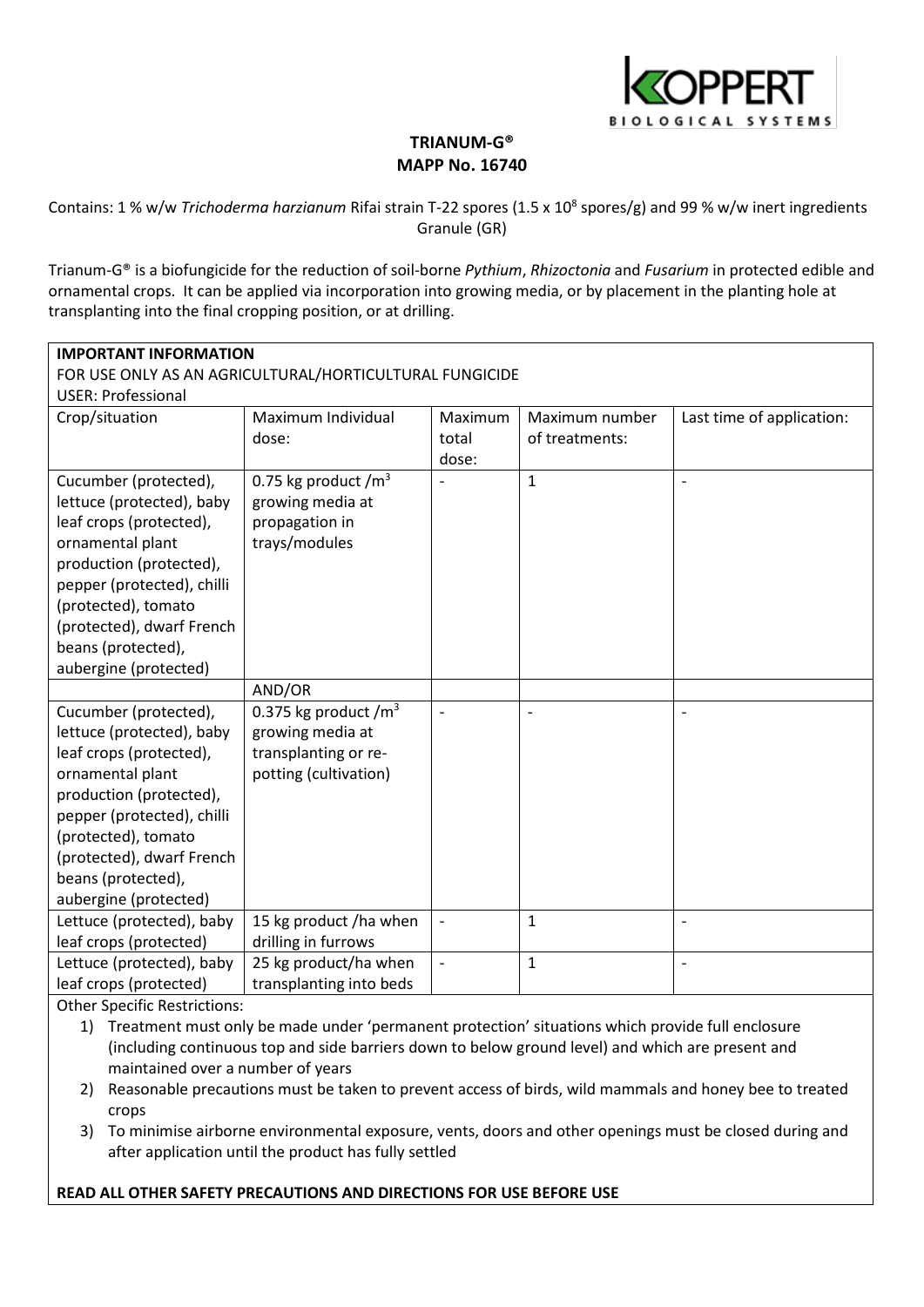

# **SAFETY PRECAUTIONS**

KEEP AWAY FROM FOOD, DRINK AND ANIMAL FEEDING STUFFS KEEP OUT OF THE REACH OF CHILDREN THIS MATERIAL AND ITS CONTAINER MUST BE DISPOSED OF IN A SAFE WAY KEEP IN ORIGINAL CONTAINER tightly closed, in a safe place WASH HANDS AND EXPOSED SKIN before meals and after work WEAR PROTECTIVE GLOVES DO NOT BREATHE DUST WEAR RESPIRATORY PROTECTION AVOID CONTACT WITH EYES IN CASE OF CONTACT WITH EYES, RINSE IMMEDIATELY WITH PLENTY OF WATER AND SEEK MEDICAL ADVICE

# **Micro-organisms may have the potential to provoke sensitising reactions**

# **Operator Protection:**

1. Engineering control of operator exposure must be used where reasonably practicable in addition to the following personal protective equipment:

Operators must wear suitable protective clothing (coveralls), suitable protective gloves and suitable respiratory protective equipment\* when handling or applying the product. \*Disposable filtering facepiece respirator to at least EN149 FFP3 or equivalent

2. However, engineering controls may replace personal protective equipment if a COSHH assessment shows that they provide an equal or higher standard of protection.

# **To avoid risks to man and the environment, comply with the instructions for use**

# **DIRECTIONS FOR USE**

# GENERAL INFORMATION

TRIANUM-G® protects plants against infection by soil-borne pathogens via the root system. This can enhance the growth and development of roots and aerial parts of the plant. TRIANUM-G® can be used under various environmental conditions. It grows at a range of temperatures above 10 $^{\circ}$ C, in many types of growing media, and on the roots of a wide range of plants.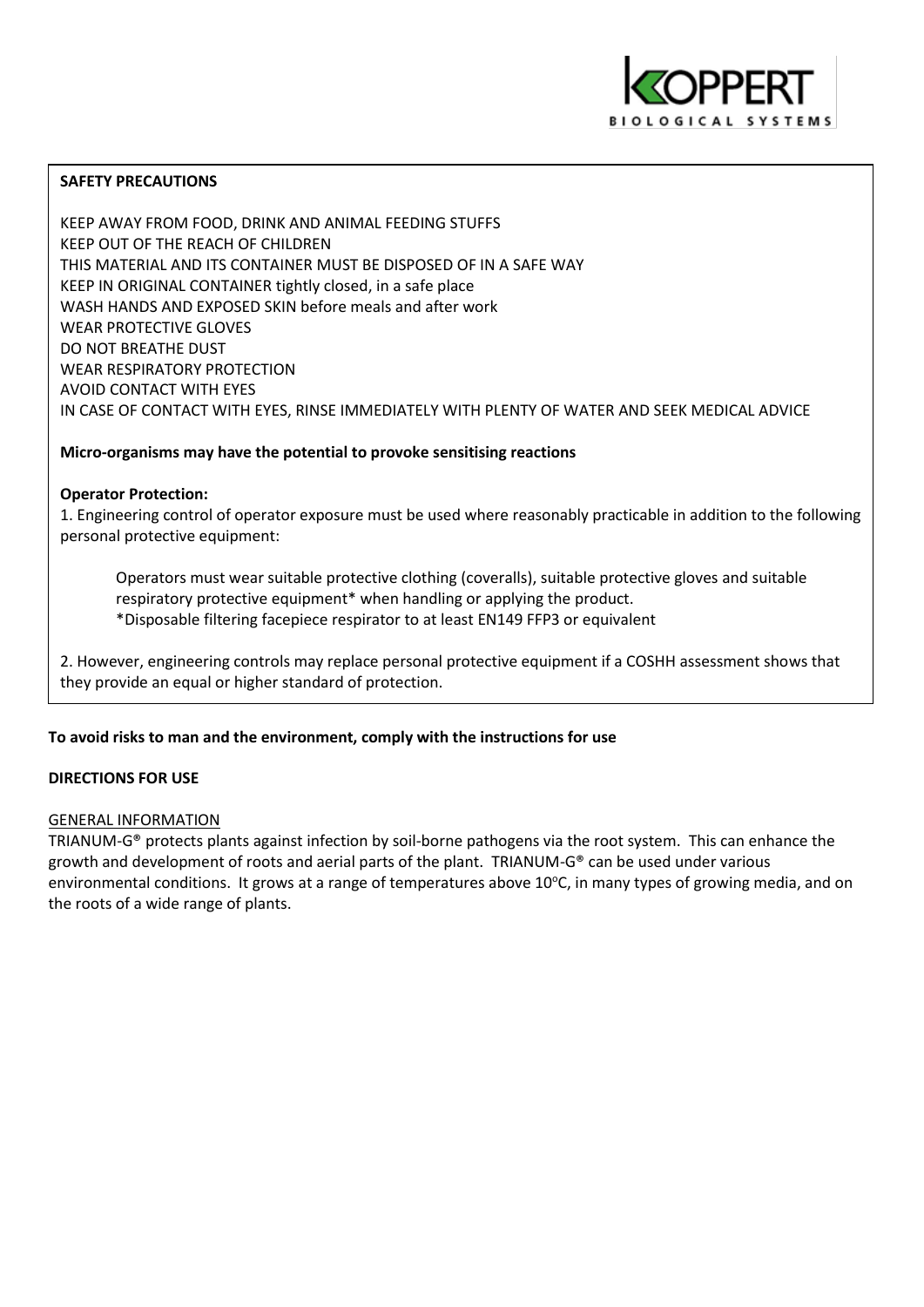# APPLICATION AND DOSE

TRIANUM-G® should be used preventatively. For the best results, always use TRIANUM-G® from propagation onwards, before occurrence of disease.

# Protected crops at propagation

For ornamental and edible crops, mix TRIANUM-G® into the growing medium before filling seed trays, or containers, at 0.75 kg/m<sup>3</sup>.

# Protected crops at cultivation

For subsequent applications (at transplanting or re-potting), mix TRIANUM-G® into the growing medium at a dose of 375 g/m<sup>3</sup>. Ensure the product is distributed evenly throughout the growing medium.

Protected lettuce and baby leaf crops 15 kg/ha when drilling in furrows 25 kg/ha when planting in beds

For other edible crops (tomato, cucumber, pepper, chilli, dwarf French beans, aubergine) when transplanting into the final cropping situation, apply 1 g of granules in each planting hole.

# Disease reduction

The beneficial fungus *Trichoderma harzianum* T-22 outcompetes plant pathogenic fungi for space and nutrients, colonising the plant roots ahead of the pathogens. It acts as a hyperparasite by producing enzymes which break down the hyphae of the plant pathogenic fungi.

No PHI (minimum pre-harvest interval) is needed between treatment with TRIANUM-G® and harvest.

# COMPATIBILITY

TRIANUM-G® should not be applied in mixture with other pesticides or liquid fertilisers. The effect of other pesticides applied either before or after TRIANUM-G® on the effectiveness of TRIANUM-G® has not been fully established. Some pesticides, particularly fungicides, may reduce effectiveness of TRIANUM-G®. It is compatible with natural enemies, and can be used in integrated crop management systems.

TRIANUM-G® has been used on a wide range of crops under a wide range of conditions and no phytotoxicity has been observed.

Application equipment should be cleaned thoroughly after use.

Consult processor before using on crops intended for processing.

# STORAGE

TRIANUM-G<sup>®</sup> is a biological product and has a guaranteed shelf-life of six months at  $4^{\circ}$ C. The product should be stored at  $4-8$ °C and used within six months of the date of manufacture Do not keep in domestic refrigerators Do not freeze

Manufactured for: Koppert UK Ltd, 8 Tudor Rose Court, 53 Hollands Road, Haverhill, Suffolk, CB9 8PJ Tel: 01440 704488, www.koppert.co.uk

BATCH No: see packaging USE BY: see packaging